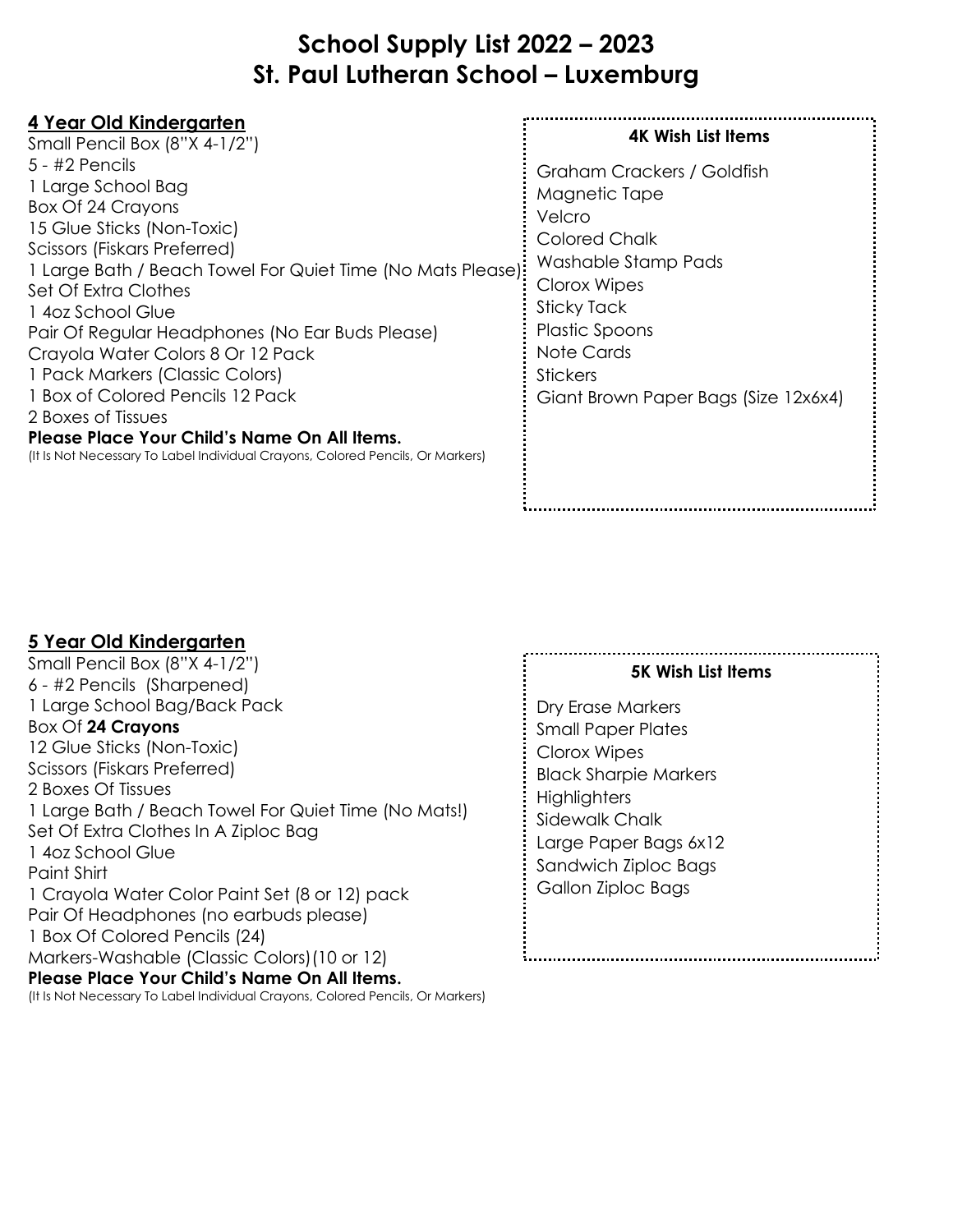## **Grades 1 & 2**

School Bag 10 - #2 Sharpened Pencils (May Bring More Than 10) 1 Large Pink Eraser Pencil Top Erasers Box Of Crayons (No More Than 48) Markers – Washable Crayola (No More Than 20) 1 Small Bottle Elmer's Glue 2 Folders 10 Glue Sticks Scissors (Fiskars Preferred) Small Pencil Box (8x4 ½) 2 Boxes Of Tissues Ruler – Inches And Centimeters-(Wood ones are best) Paint Shirt-(Must Have) 1 Box Colored Pencils 1 Wide Ruled Notebook Water Color Paint Set Pair Of Headphones 1 Roll Scotch Tape 1 Black Sharpie (Fine Point) 1 Highlighter

#### **1st & 2nd Grade Wish List Items**

Clorox Wipes Plain Paper for Drawing Patterned Scrapbook Paper 12x12

Please Place Your Child's Name On All Items. (It Is Not Necessary To Label Individual Crayons, Colored Pencils, Or Markers)

### **Grades 3 & 4**

School Bag **3rd & 4th Grade Wish List Items** 4 - 2-Pocket Folders 2 Packages Of #2 Pencils – (20; Sharpened) Small Paper Plates Ruler - Inches And Centimeters Ziploc Sandwich Bags **Markers** Magnetic Tape **Small Pencil Box Or Zipper Plastic Case** Expo Dry Erase Markers Box Of Crayons (48 Or Less) Band-Aids 2 Small Bottles White Glue Or One Big Bottle Papermate Flair Felt Tip Colored Pens 8 Glue Sticks Black Sharpie Markers Scissors (Fiskars Preferred) Magic Erasers 2 Boxes Of Tissues Post-It Notes 2 Packages Wide Line, Loose-Leaf Paper 1 Ream of Copy Paper Paint Shirt White Board Eraser 1 Blue or Black Pen Pack of Multi Color Construction Paper 1 Box Colored Pencils (24 Count Or Larger Preferred) 3 Notebooks 1 Big Eraser Or Pencil/Cap Erasers Disinfecting Wipes 1 Pair Of Ear Bud Headphones 3 Dry Erase Markers 1 White Board Eraser Watercolor Paints 4th grade - protractor

Please Place Your Child's Name On All Items. (It Is Not Necessary To Label Individual Crayons, Colored Pencils, Or Markers)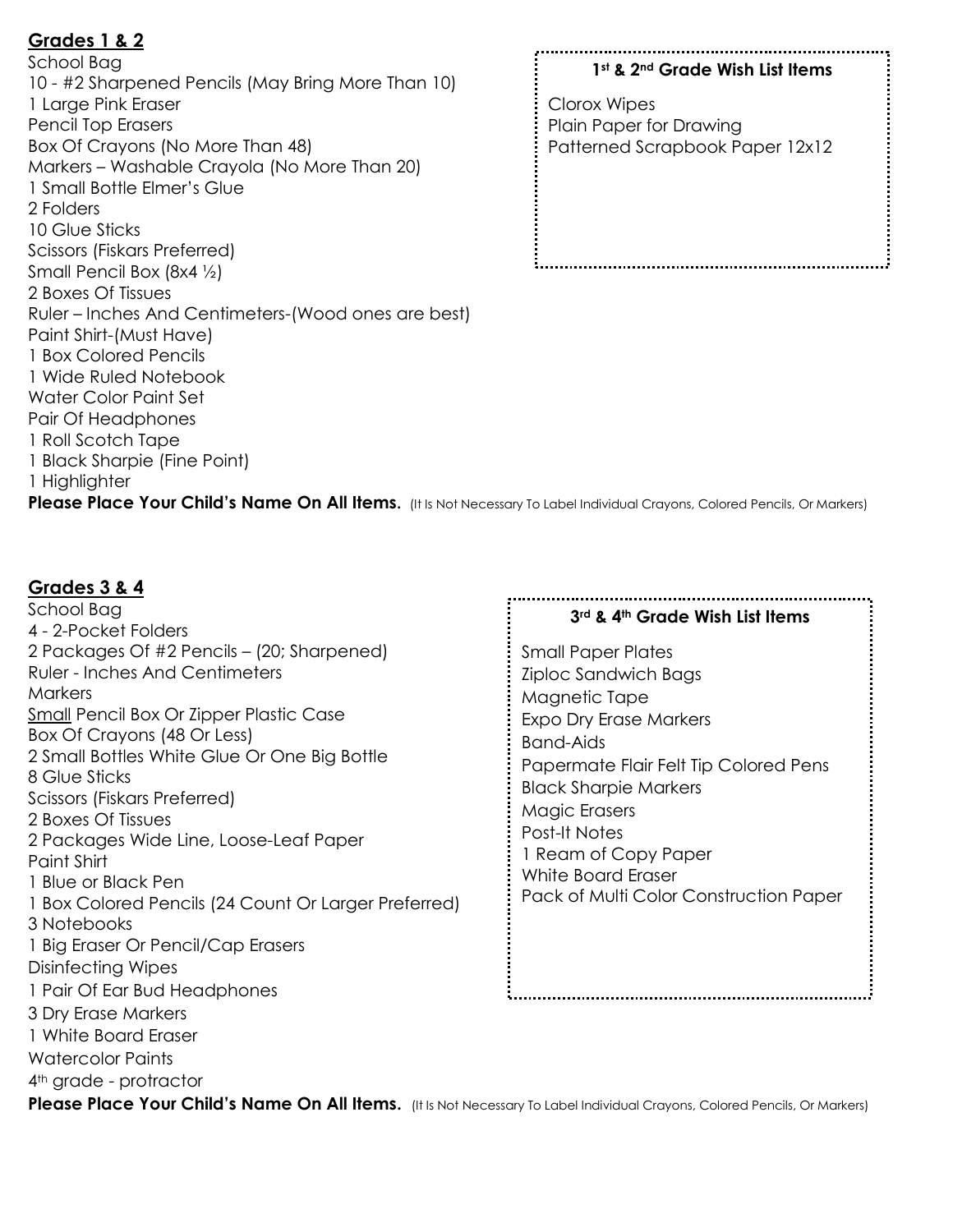## **Grades 5 & 6**

School Bag 5 - 2-Pocket Folders 2 Packages Of #2 Pencils – (20; Sharpened) Ruler - Inches And Centimeters **Markers Small Pencil Box Or Zipper Plastic Case** Box Of Crayons (48 Or Less) 2 Small Bottles White Glue Or One Big Bottle 8 Glue Sticks Scissors 2 Boxes Of Tissues 2 Packages Wide-Ruled, Loose-Leaf Paper Paint Shirt 1 Blue or Black Pen 1 Box Colored Pencils (24 Count Or Larger Preferred) 3 Notebooks 1 Composition Notebook 1 Big Eraser Or Pencil/Cap Erasers Disinfecting Wipes 1 Pair Of Ear Bud Headphones 3 Dry Erase Markers 1 White Board Eraser 2 Watercolor Paint Sets **Protractor** 

### **5th & 6th Grade Wish List Items**

Expo Dry-Erase Markers Black Sharpie Markers Papermate Flair Felt Tip Colored Pens Magnetic Tape Sticky Tack Post-It Notes

Please Place Your Child's Name On All Items. (It Is Not Necessary To Label Individual Crayons, Colored Pencils, Or Markers)